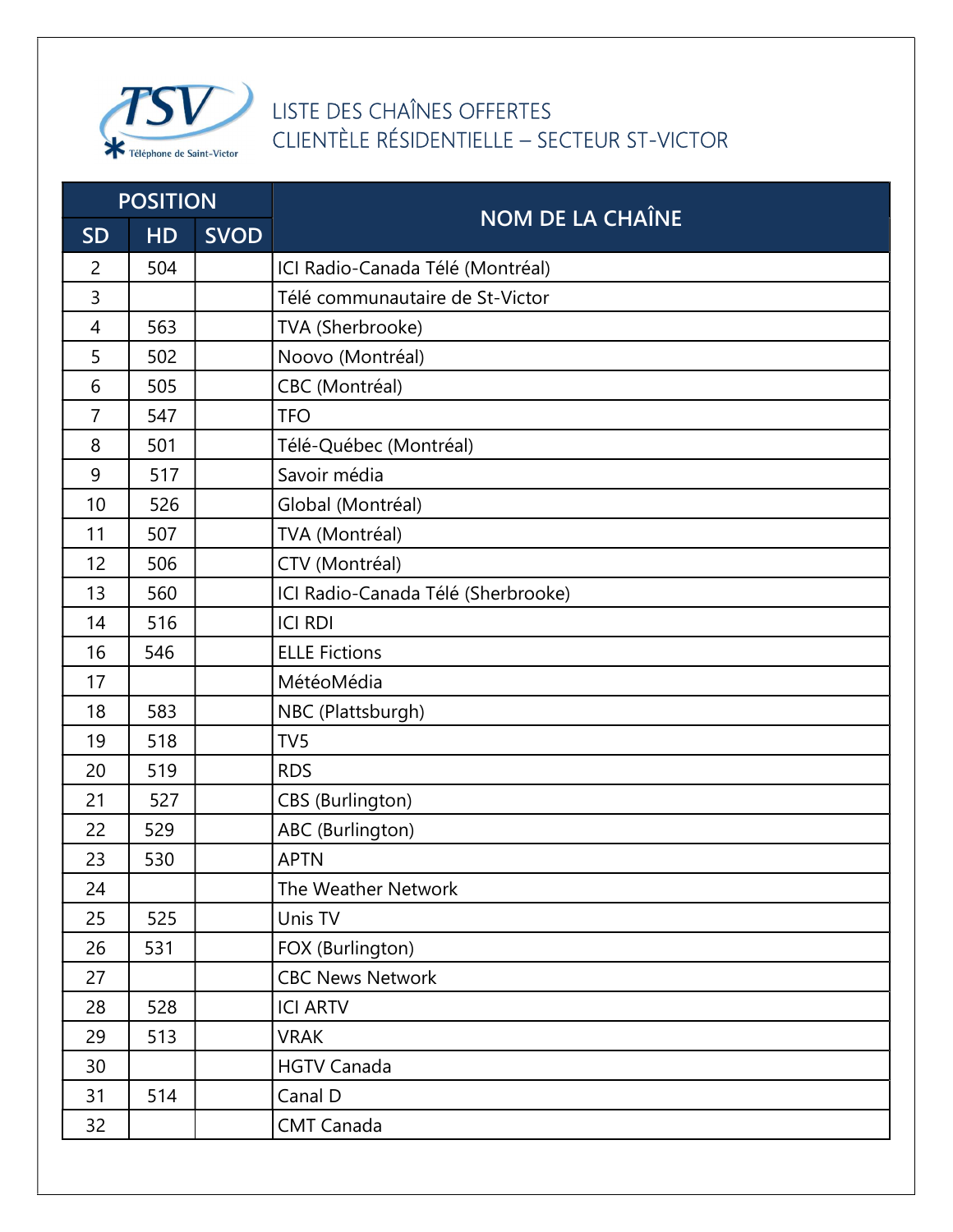| 33 |     | Slice                          |
|----|-----|--------------------------------|
| 34 |     | Discovery channel              |
| 35 | 535 | <b>TSN</b>                     |
| 36 | 532 | PBS (Colchester)               |
| 37 | 537 | <b>MAX</b>                     |
| 38 | 510 | Canal Vie                      |
| 39 | 508 | <b>LCN</b>                     |
| 40 | 540 | Télétoon Français              |
| 41 |     | Showcase                       |
| 42 | 542 | Télémag Québec                 |
| 43 | 511 | Historia                       |
| 44 | 544 | Évasion                        |
| 45 | 515 | Z télé                         |
| 46 | 512 | Séries Plus                    |
| 47 |     | <b>CPAC Français</b>           |
| 48 |     | <b>CPAC Anglais</b>            |
| 50 |     | <b>BNN Bloomberg</b>           |
| 52 | 552 | <b>ICI</b> Explora             |
| 54 |     | Assemblée Nationale du Québec  |
| 55 |     | AMI-tv                         |
| 56 |     | AMI-télé                       |
| 61 | 561 | ICI Radio-Canada Télé (Québec) |
| 64 | 564 | TVA (Québec)                   |
| 66 | 536 | CASA                           |
| 68 |     | Citytv (Montréal)              |
| 75 | 575 | PLANÈTE+                       |
| 78 |     | <b>MTV</b>                     |
| 79 |     | <b>Wild Pursuit Network</b>    |
| 81 |     | CBS (Seattle)                  |
| 82 |     | ABC (Seattle)                  |
| 83 |     | PBS (Seattle)                  |
| 86 |     | FOX (Seattle)                  |
| 88 |     | NBC (Seattle)                  |
| 89 | 589 | Télémagino                     |
| 90 | 590 | La Chaîne Disney               |
| 91 | 591 | Yoopa                          |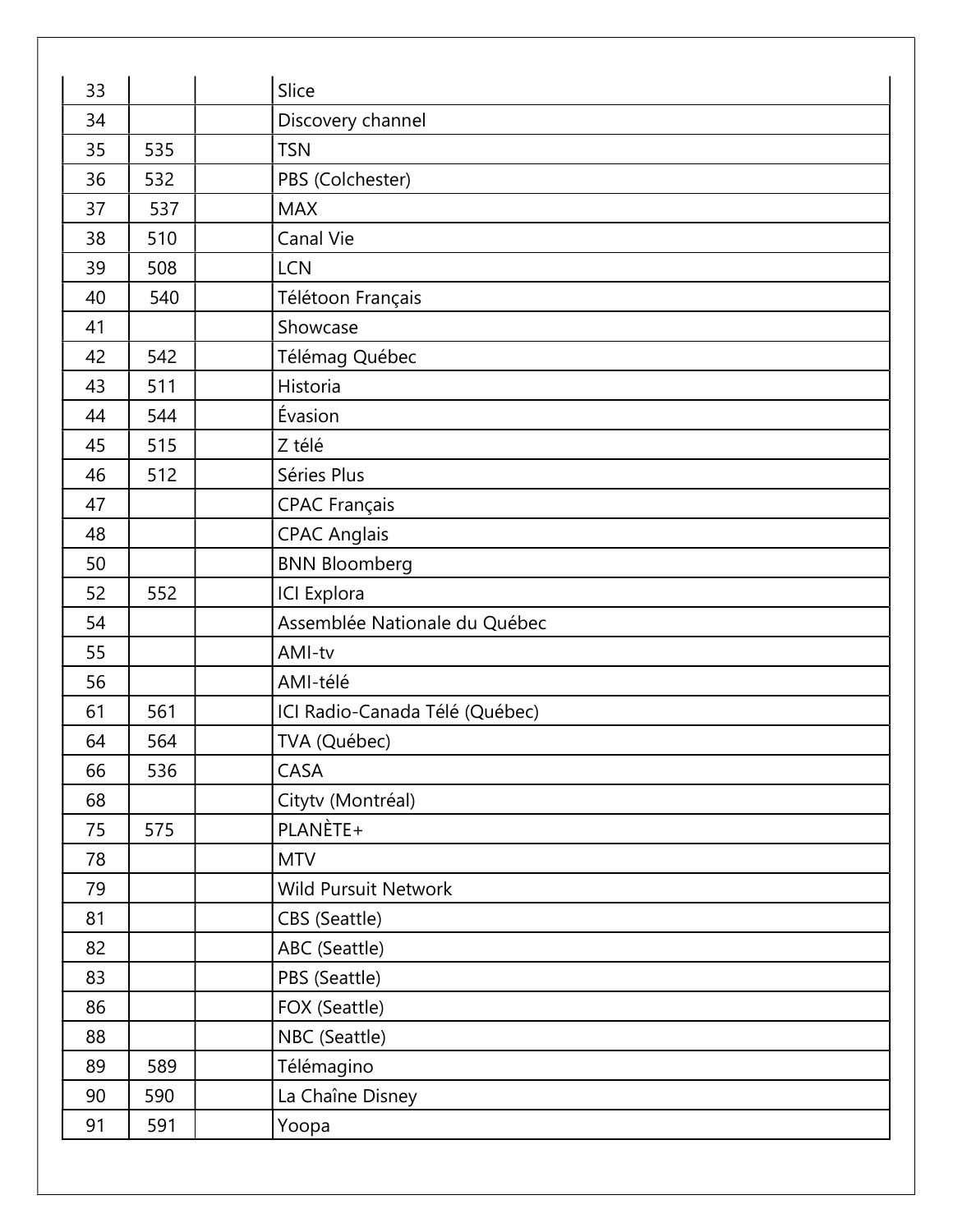| 93  | 509 | AddikTV                   |
|-----|-----|---------------------------|
| 94  | 594 | Investigation             |
| 95  | 595 | Prise 2                   |
| 96  | 596 | Zeste                     |
| 97  | 597 | <b>MOI ET CIE</b>         |
| 98  | 538 | <b>TVA Sports</b>         |
| 99  | 599 | RDS Info                  |
| 100 | 539 | RDS <sub>2</sub>          |
| 101 |     | <b>YTV</b>                |
| 102 |     | <b>CTV News Channel</b>   |
| 103 |     | <b>Much Music</b>         |
| 106 |     | CTV Sci-Fi Channel        |
| 107 |     | Vision TV                 |
| 108 |     | <b>Teletoon Anglais</b>   |
| 109 |     | <b>CTV Drama Channel</b>  |
| 110 |     | Fox Sports Racing         |
| 111 |     | WGN (Chicago)             |
| 112 | 567 | Sportsnet 360             |
| 113 |     | <b>CTV Comedy Channel</b> |
| 116 |     | History                   |
| 117 |     | Treehouse TV              |
| 119 |     | <b>CTV Life Channel</b>   |
| 122 |     | <b>OLN</b>                |
| 123 |     | <b>DTOUR</b>              |
| 124 |     | Food Network Canada       |
| 125 |     | <b>ONE</b>                |
| 126 |     | E!                        |
| 127 |     | <b>OWN Canada</b>         |
| 128 |     | Documentary               |
| 130 |     | National Geographic       |
| 132 |     | DejaView                  |
| 133 |     | MovieTime                 |
| 137 |     | Lifetime                  |
| 138 |     | Adult Swim                |
| 139 |     | Crime + Investigation     |
| 140 |     | Nickelodeon               |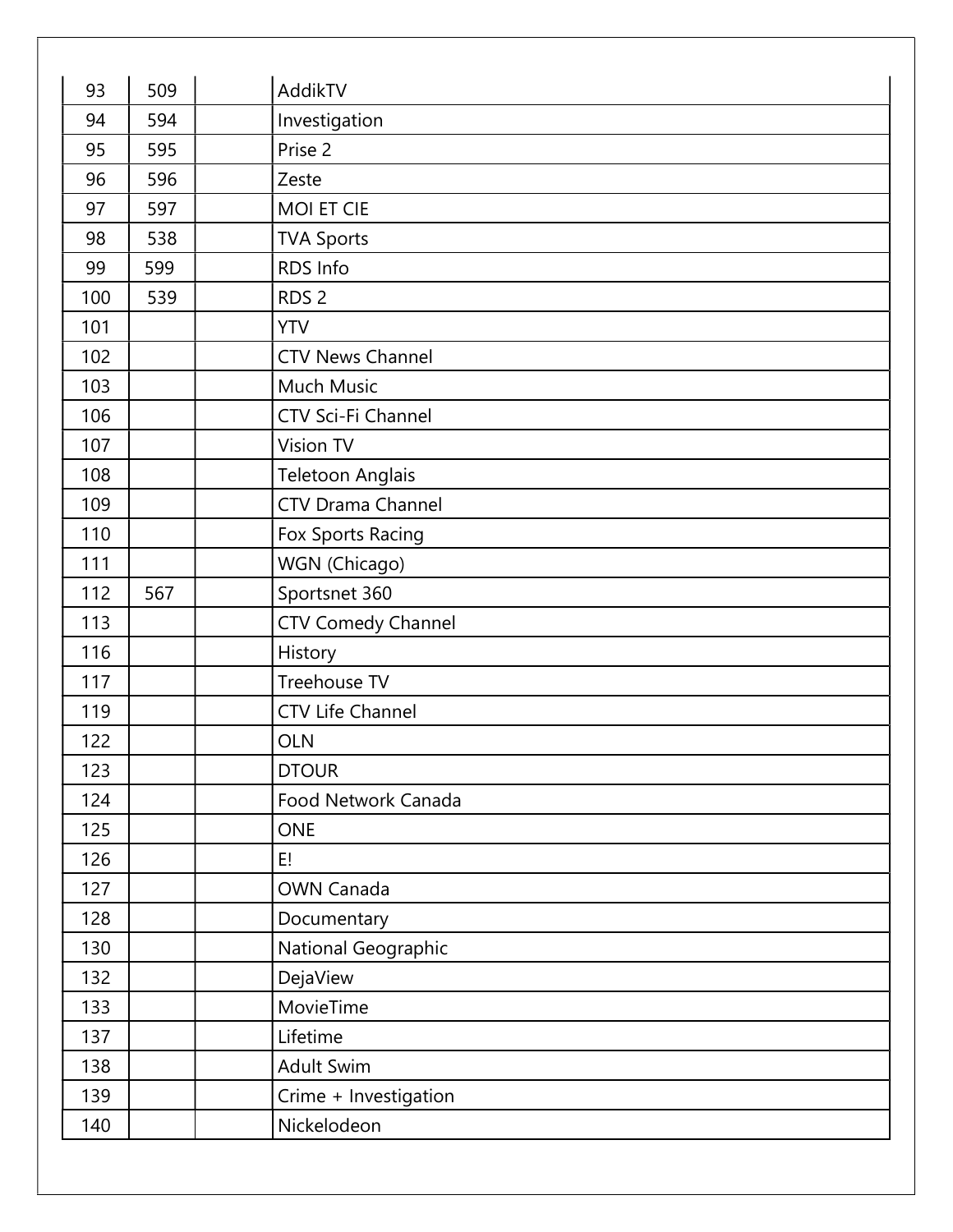| 142 |     |     | <b>Discovery Science</b>                    |
|-----|-----|-----|---------------------------------------------|
| 144 |     |     | <b>Animal Planet</b>                        |
| 148 |     |     | H <sub>2</sub>                              |
| 151 |     |     | <b>ESPN Classic</b>                         |
| 152 |     |     | <b>W</b> Network                            |
| 154 |     |     | MTV <sub>2</sub>                            |
| 156 | 556 |     | TSN <sub>2</sub>                            |
| 158 | 558 |     | <b>TVA Sports 2</b>                         |
| 159 | 565 |     | Sportsnet East                              |
| 160 | 566 |     | Sportsnet ONE                               |
| 205 |     |     | TVA (Ouest)                                 |
| 207 | 562 |     | ICI Radio-Canada Télé (Vancouver)           |
| 215 |     |     | CBC (Vancouver)                             |
| 216 |     |     | CTV (Vancouver)                             |
| 217 |     |     | Global (Vancouver)                          |
| 223 |     |     | Télé communautaire de l'église de St-Victor |
| 300 | 520 | oui | Super Écran 1                               |
| 301 | 521 |     | Super Écran 2                               |
| 302 | 522 |     | Super Écran 3                               |
| 303 | 523 |     | Super Écran 4                               |
| 305 | 524 |     | Cinépop                                     |
| 310 |     |     | Crave 1                                     |
| 311 |     |     | HBO <sub>1</sub>                            |
| 312 |     |     | Crave 3                                     |
| 313 |     |     | Crave 2                                     |
| 314 |     |     | Crave 4                                     |
| 315 |     |     | STARZ <sub>1</sub>                          |
| 316 |     |     | STARZ <sub>2</sub>                          |
| 330 |     |     | <b>WSBK Boston</b>                          |
| 332 |     |     | <b>KTLA Los Angeles</b>                     |
| 333 |     |     | <b>WPIX New York</b>                        |
|     | 534 |     | <b>CNN</b>                                  |
|     | 543 |     | MGG TV                                      |
|     | 545 |     | Paramount Network                           |
|     | 548 |     | OutTV                                       |
|     | 549 |     | <b>AMC</b>                                  |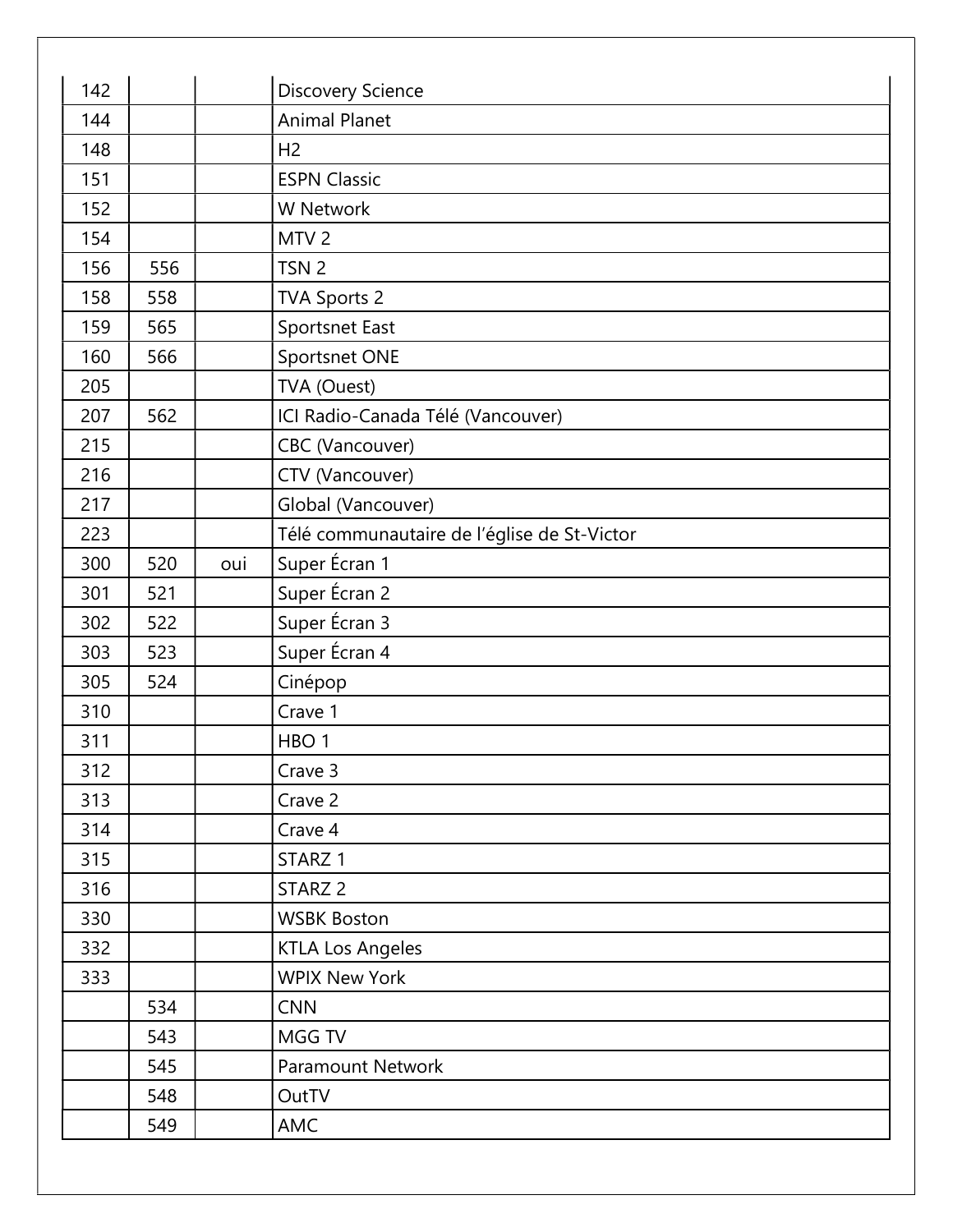|     | 550 |     | <b>TLC</b>                                 |
|-----|-----|-----|--------------------------------------------|
|     | 551 |     | Discovery Velocity                         |
|     | 553 |     | Love Nature                                |
|     | 555 |     | Saisons                                    |
|     | 557 |     | <b>REV TV Canada</b>                       |
|     | 588 |     | <b>Univision Canada</b>                    |
|     | 592 |     | Frissons TV                                |
|     | 593 |     | <b>WWE Network</b>                         |
|     | 598 |     | <b>Golf Channel</b>                        |
| 601 |     |     | Indigo 1                                   |
| 602 |     |     | Indigo 2                                   |
| 603 |     |     | Indigo 3                                   |
| 604 |     |     | Indigo 4                                   |
| 605 |     |     | Indigo 5                                   |
| 681 | 781 |     | DORCEL TV Québec                           |
| 682 | 782 |     | Vixen                                      |
| 809 |     |     | ICI Radio-Canada Première 95,1 FM Montréal |
| 810 |     |     | ICI Musique 100,7 FM Montréal              |
| 811 |     |     | CHOM 97,7 FM Montréal                      |
| 820 |     |     | Cool FM 103,5 FM St-Georges                |
| 821 |     |     | Radio Galilée 102,5 FM Beauce              |
| 822 |     |     | Mix 99,7 FM St-Georges                     |
| 823 |     |     | 102,9 FM Québec                            |
| 830 |     |     | Boom FM 106,5 FM Saint-Hyacinthe           |
| 831 |     |     | Radio-Acton 103,7 FM Acton Vale            |
| 840 |     |     | Rouge fm 105,3 FM Drummondville            |
| 855 |     |     | Canal M (Vues & Voix)                      |
| 856 |     |     | AMI-audio                                  |
|     | 892 |     | <b>Stingray Vibe</b>                       |
|     | 893 |     | Stingray Retro                             |
|     | 894 |     | Stingray Loud                              |
|     | 895 |     | <b>Stingray Country</b>                    |
|     | 896 |     | <b>Stingray Hits!</b>                      |
|     | 897 |     | Palmarès ADISQ par Stingray                |
|     | 898 | oui | <b>Stingray Classica</b>                   |
|     | 899 |     | <b>Stingray Naturescape</b>                |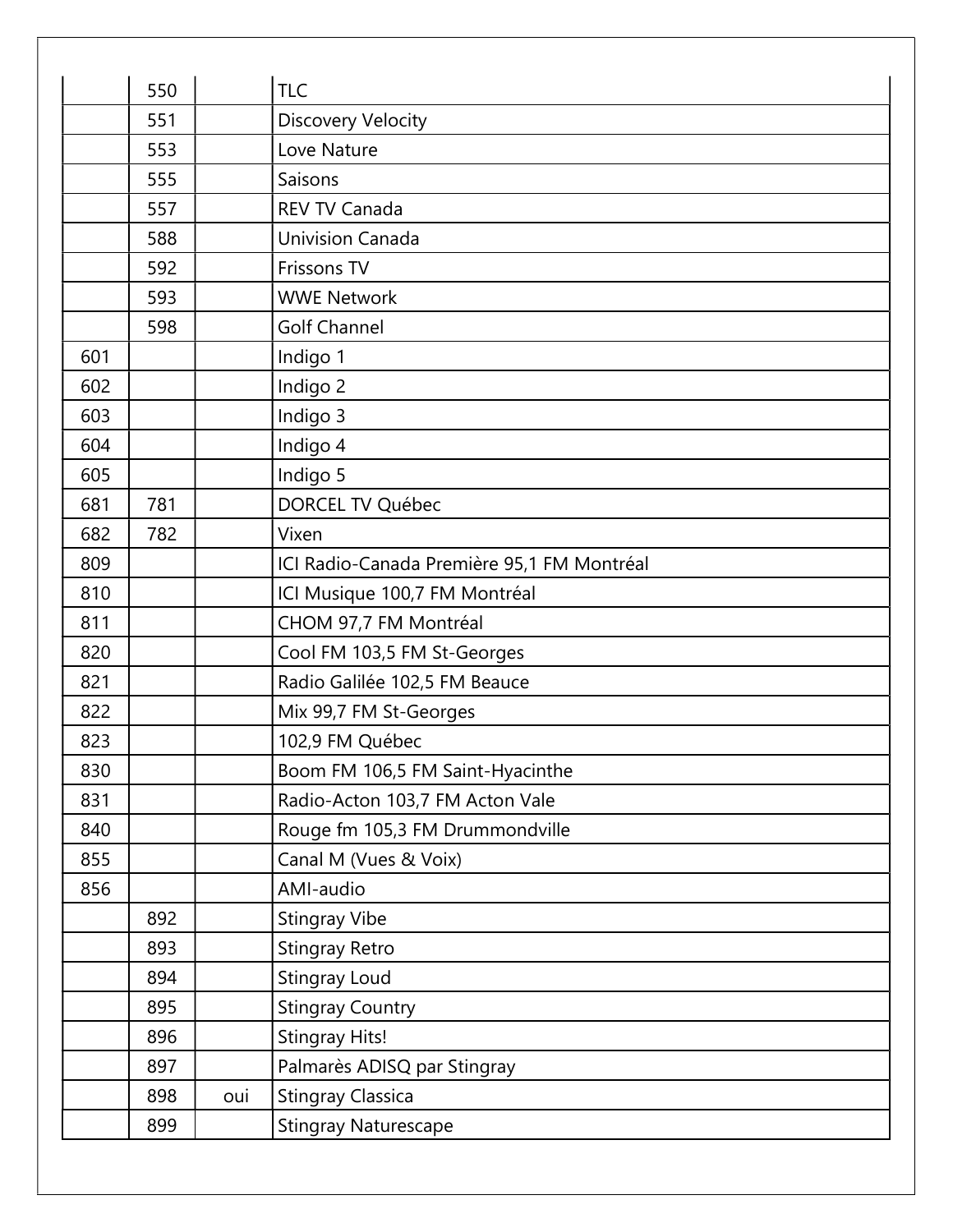|     | oui | Stingray Karaoké                  |
|-----|-----|-----------------------------------|
|     | oui | Qello Concerts by Stingray        |
| 900 |     | Stingray Le Top Détente           |
| 901 |     | <b>Stingray Classic Rock</b>      |
| 902 |     | <b>Stingray Rock Alternative</b>  |
| 903 |     | <b>Stingray Adult Alternative</b> |
| 904 |     | Stingray Pop Adult                |
| 905 |     | <b>Stingray The Chill Lounge</b>  |
| 906 |     | Stingray Dance Clubbin'           |
| 907 |     | <b>Stingray Hit List</b>          |
| 908 |     | <b>Stingray Hot Country</b>       |
| 909 |     | <b>Stingray Country Classics</b>  |
| 910 |     | <b>Stingray Franco Country</b>    |
| 911 |     | <b>Stingray Franco Attitude</b>   |
| 912 |     | <b>Stingray Souvenirs</b>         |
| 913 |     | Stingray Franco Pop               |
| 914 |     | <b>Stingray Nostalgie</b>         |
| 915 |     | <b>Stingray Flashback '70s</b>    |
| 916 |     | <b>Stingray Jazz Masters</b>      |
| 917 |     | <b>Stingray Jazz Now</b>          |
| 918 |     | <b>Stingray The Blues</b>         |
| 919 |     | <b>Stingray Folk Roots</b>        |
| 920 |     | <b>Stingray Around the World</b>  |
| 921 |     | <b>Stingray Jukebox Oldies</b>    |
| 922 |     | Stingray The Spa                  |
| 923 |     | <b>Stingray Nature</b>            |
| 924 |     | <b>Stingray Popular Classical</b> |
| 925 |     | <b>Stingray Baroque</b>           |
| 926 |     | <b>Stingray Classic Masters</b>   |
| 927 |     | <b>Stingray Chamber Music</b>     |
| 928 |     | Stingray Remember the '80s        |
| 929 |     | Stingray Kids' Stuff              |
| 930 |     | <b>Stingray Mousses Musique</b>   |
| 931 |     | Stingray Opéra Plus               |
| 932 |     | Stingray Jammin'                  |
| 933 |     | <b>Stingray Urban Beats</b>       |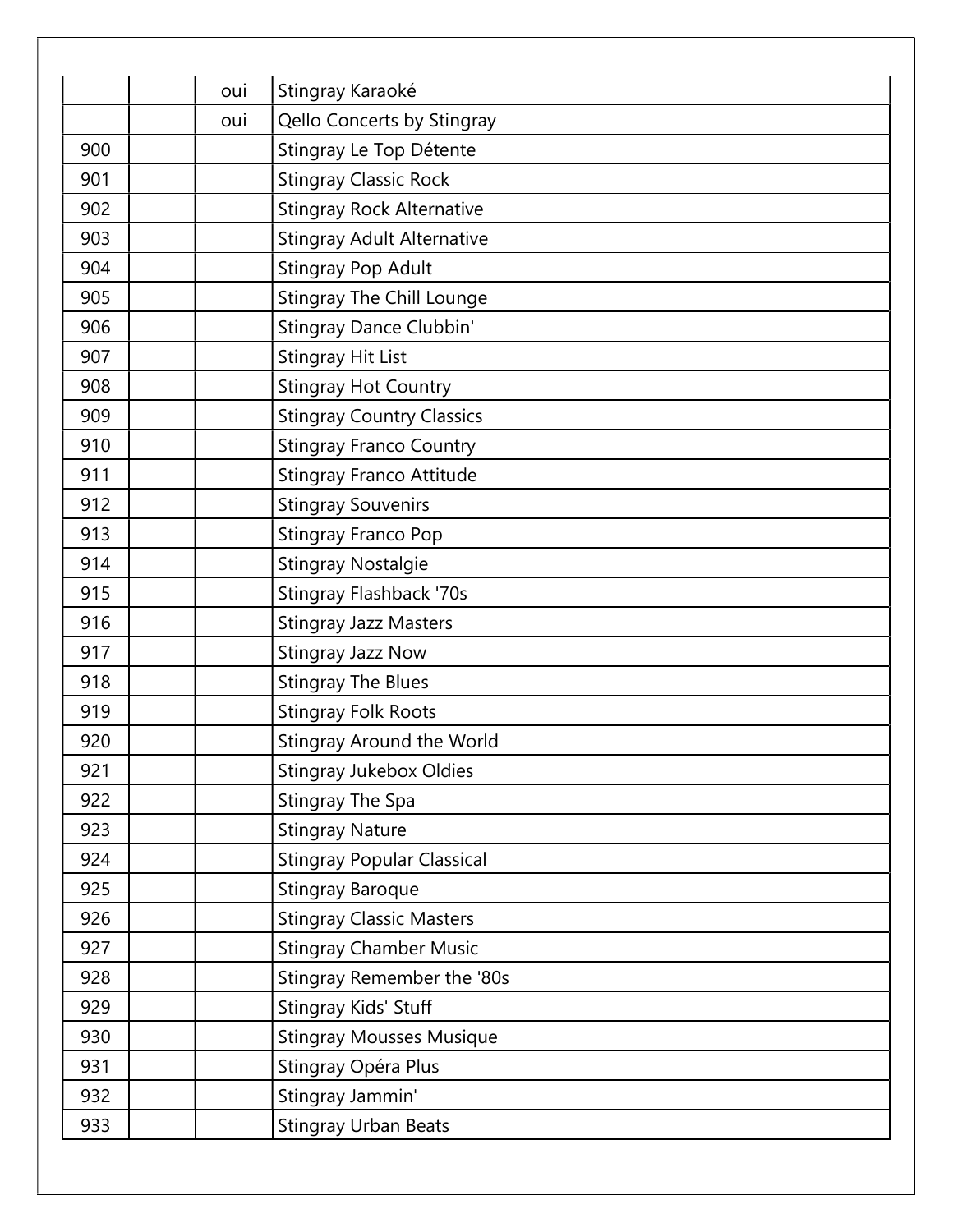| 934 | <b>Stingray Rock</b>                 |
|-----|--------------------------------------|
| 935 | <b>Stingray Easy Listening</b>       |
| 936 | <b>Stingray Big Band</b>             |
| 937 | <b>Stingray Smooth Jazz</b>          |
| 938 | <b>Stingray Latino Tropical</b>      |
| 939 | Stingray Nothin' but '90s            |
| 940 | Stingray Franco Rétro                |
| 941 | <b>Stingray The Light</b>            |
| 942 | TikTok Radio on Stingray             |
| 943 | <b>Stingray Greatest Hits</b>        |
| 944 | <b>Stingray Canadian Indie</b>       |
| 945 | <b>Stingray Headbangers</b>          |
| 946 | <b>Stingray Heavy Metal</b>          |
| 947 | <b>Stingray Salsa/Merengue</b>       |
| 948 | <b>Stingray Reggaeton</b>            |
| 949 | Stingray Samba & Pagode              |
| 950 | Stingray Retro Latino                |
| 951 | Stingray Rock en Español             |
| 952 | <b>Stingray Chansons</b>             |
| 953 | <b>Stingray Total Hits UK</b>        |
| 954 | <b>Stingray Dancefloor Fillers</b>   |
| 955 | Stingray Bass, Breaks and Beats      |
| 956 | <b>Stingray Urban</b>                |
| 957 | Stingray Classic R'n'B & Soul        |
| 958 | <b>Stingray All Day Party</b>        |
| 959 | <b>Stingray Total Hits - Germany</b> |
| 960 | <b>Stingray Schlager</b>             |
| 961 | Stingray Groove (Disco and Funk)     |
| 962 | Stingray Total Hits - France         |
| 963 | <b>Stingray Total Hits Italy</b>     |
| 964 | Stingray Türk Müzigi                 |
| 965 | <b>Stingray Total Hits Spain</b>     |
| 966 | Stingray Rock'n'Roll                 |
| 967 | <b>Stingray Freedom</b>              |
| 968 | Stingray Rewind 80s - 90s            |
| 969 | Stingray Revival 60s - 70s           |